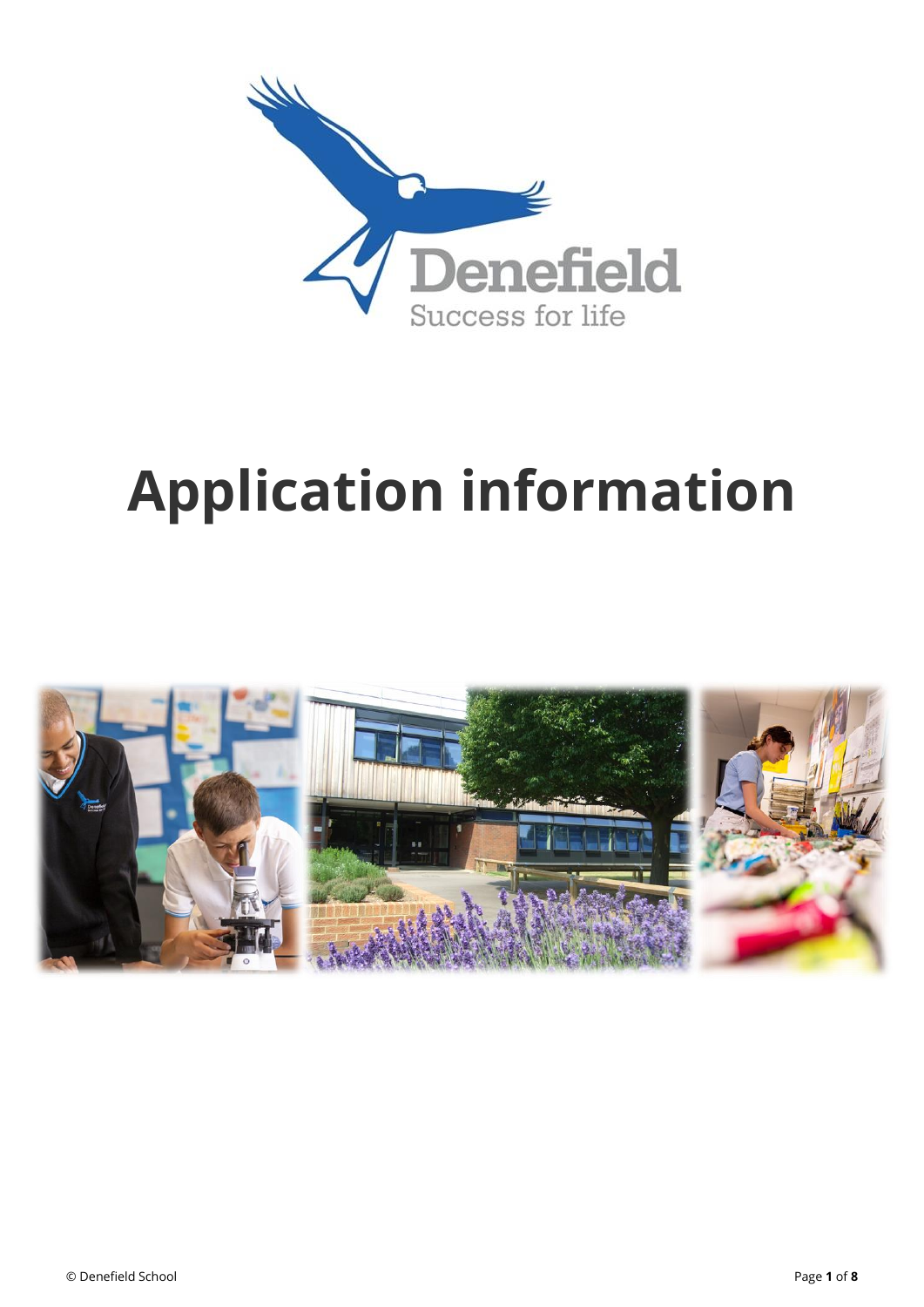

## **Welcome from the Headteacher**

I am delighted to welcome you to Denefield. Denefield is an ambitious, successful and oversubscribed school located in the western Reading suburb of Tilehurst.

I believe passionately that every young person should gain the qualifications and develop the character skills to have, as we say at Denefield, 'Success for Life.' To prepare them for this, Denefield offers a rigorous and engaging curriculum at GCSE and A Level, with creative and practical subjects alongside traditional academic courses. Students will take their options in Year 9 and start their GCSE and other Level 2 courses after Easter in Year 9. The school has recently moved to a faculty structure, with three core faculties of English and Literacy, Maths and Computing, and Science and Social Science, as well as four foundation faculties of Humanities, Languages, Business and Travel, Creative and Performing Arts, and Physical Education and Health. The seven Heads of Faculty drive teaching and learning in the school, and staff are supported by a full programme of training and professional development, clear schemes of work, and a consistent but flexible approach to pedagogy summarised as our 'Lesson on a Page.' Full details of our curriculum, including our intent statements, curriculum maps and assessment maps, can be found here [Curriculum Overview \(denefield.org.uk\)I](http://www.denefield.org.uk/Learning/Curriculum-Overview)n addition, students at Denefield work hard at the school's nine CHARACTER values – confidence, happiness, articulacy, resilience, ambition, courage, tolerance, empathy and respect. They have the opportunity to develop these during subject lessons, during assemblies and house competitions, as part of our timetabled Success for Life curriculum and through participation in extra-curricular activities. Students have an effective voice in the running of the school through our House Councils, Sixth Form Council and School Council, and both the Success for Life curriculum, and the various student councils have continued during lockdown. Further information on our CHARACTER values can be found [here.](http://www.denefield.org.uk/Our-Ethos/Our-Character)

I am particularly proud of the school's supportive pastoral system, which except for this Covid-19 season involves vertical tutor groups and houses, where students of different year groups learn alongside each other. I am also very proud of the excellent achievements of Denefield's many sports clubs and teams. While extra-curricular activities were by necessity curtailed last year, Denefield students will again benefit from a very wide range of extra-curricular opportunities, including designing and building racing cars, taking part in mock trials or debating competitions, taking the Duke of Edinburgh qualification or joining the Combined Cadet Force, or undertaking residential visits in the UK and abroad. The breadth of these opportunities in many ways sets Denefield apart from other schools, and these activities play a major part in helping students develop the CHARACTER values that contribute so much to a young person achieving success for life. That much said, we are keen to expand our extra-curricular offer still further as soon as circumstances permit.

I am delighted at the achievements of Denefield students and that so many choose to join the school's Sixth Form. As at GCSE, we offer a rigorous and engaging curriculum in the Sixth Form designed to ensure students can access the most competitive universities, including Russell Group and Oxbridge, and the most sought-after apprenticeships or careers. Our Sixth Form Leadership Team play an active role in the school, and students are expected to undertake community service in the school or the wider community. 65% of Year 13 students in 2021 applied to university, and 47% of those applied to Russell Group universities and Oxbridge. I am very impressed with the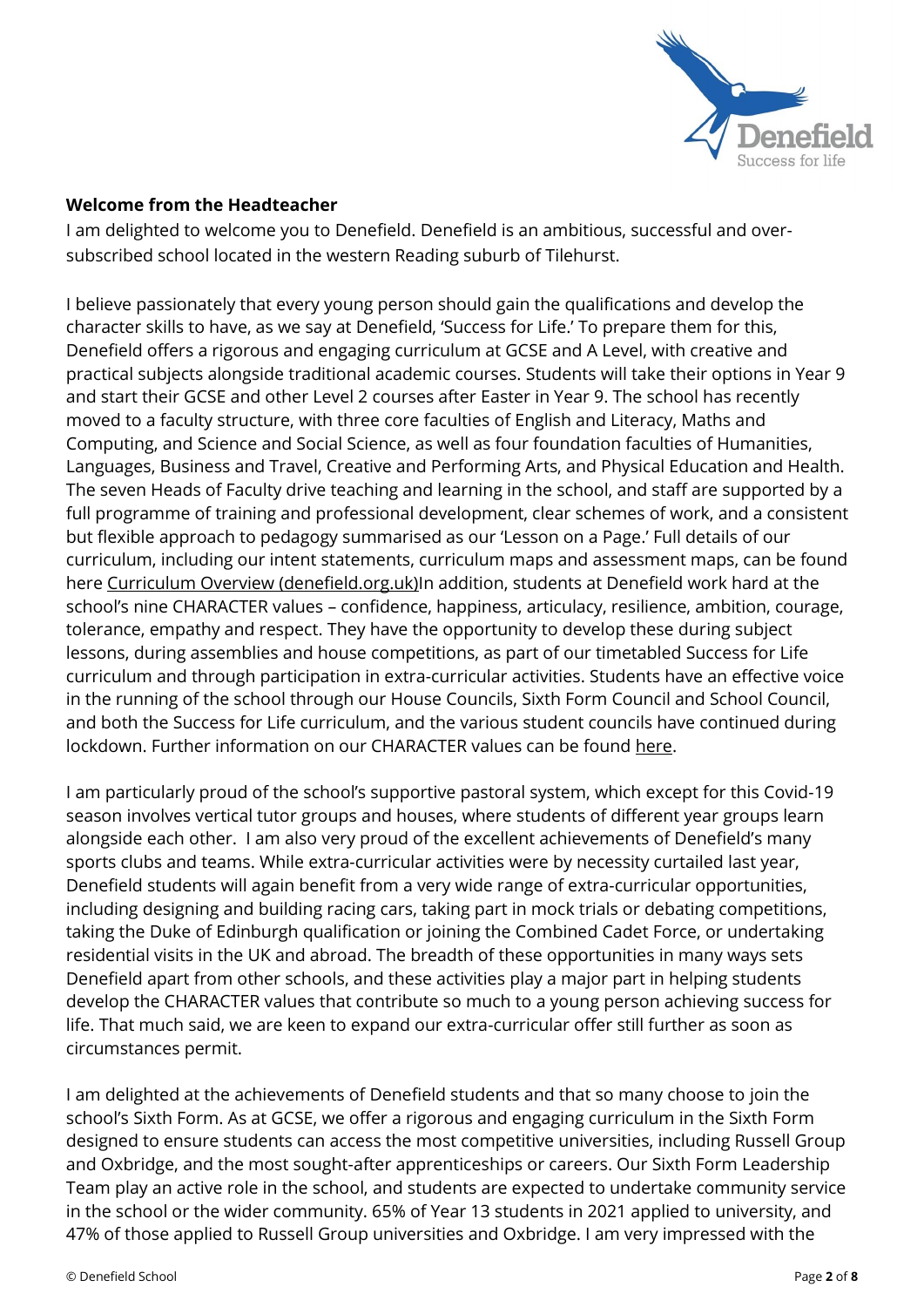

rapid success of the newly-formed Sports Coaching and Player Development Programme, a combined venture with Reading Football Club, which leads to advanced sporting qualifications and performance in addition to A Level qualifications.

I believe that students at Denefield do enjoy Success for Life. This is partly because of the school's talented, committed and supportive teaching and support staff and trustees. It is also because of the school's excellent facilities. Denefield is situated on a generous school site, with many playing fields and plenty of outdoor space. In recent years the school benefited from nearly £10m of investment, creating an expanded canteen area, along with new facilities in the Science and Art, Design & Technology departments, as well as a new display and assembly space – fittingly called the Da Vinci auditorium. Currently we are constructing a floodlit 3G pitch, which will soon be available for Denefield students and the wider community to use.

We continue to follow government guidelines around the Covid-prevention measures that schools have been advised to follow. Since September 2021 the school has been running a full programme of in school lessons, along with tutor group activities and assemblies. This has proven both extremely successful, and extremely popular. In our most recent survey in February 2021, parents/carers gave an 86% positive rating for the support given to students during lockdown as good or outstanding.

I hope that you will take the time to visit us and to reflect carefully on the potential this post will offer you. If you like what you see and wish to be considered for the role, please complete the relevant application form. You should also write a letter (no more than two sides of A4) which outlines the skills, qualities, attributes and experience you would bring to the role based on the information provided in the job and person specification.

At Denefield we take safeguarding very seriously and consequently the successful candidate will be required to complete a DBS enhanced check for regulated activity. Please do not include CVs with your application as these will be disregarded for safeguarding purposes.

I hope you will consider joining my team and I look forward to receiving your application form and covering letter. Electronic applications are fully acceptable and these should be emailed to [recruitment@denefield.org.uk.](mailto:recruitment@denefield.org.uk) Please do not hesitate to contact me, or indeed one of my colleagues, should you wish to discuss the role further or arrange a visit.

Mr E Towill MA (Oxon) Headteacher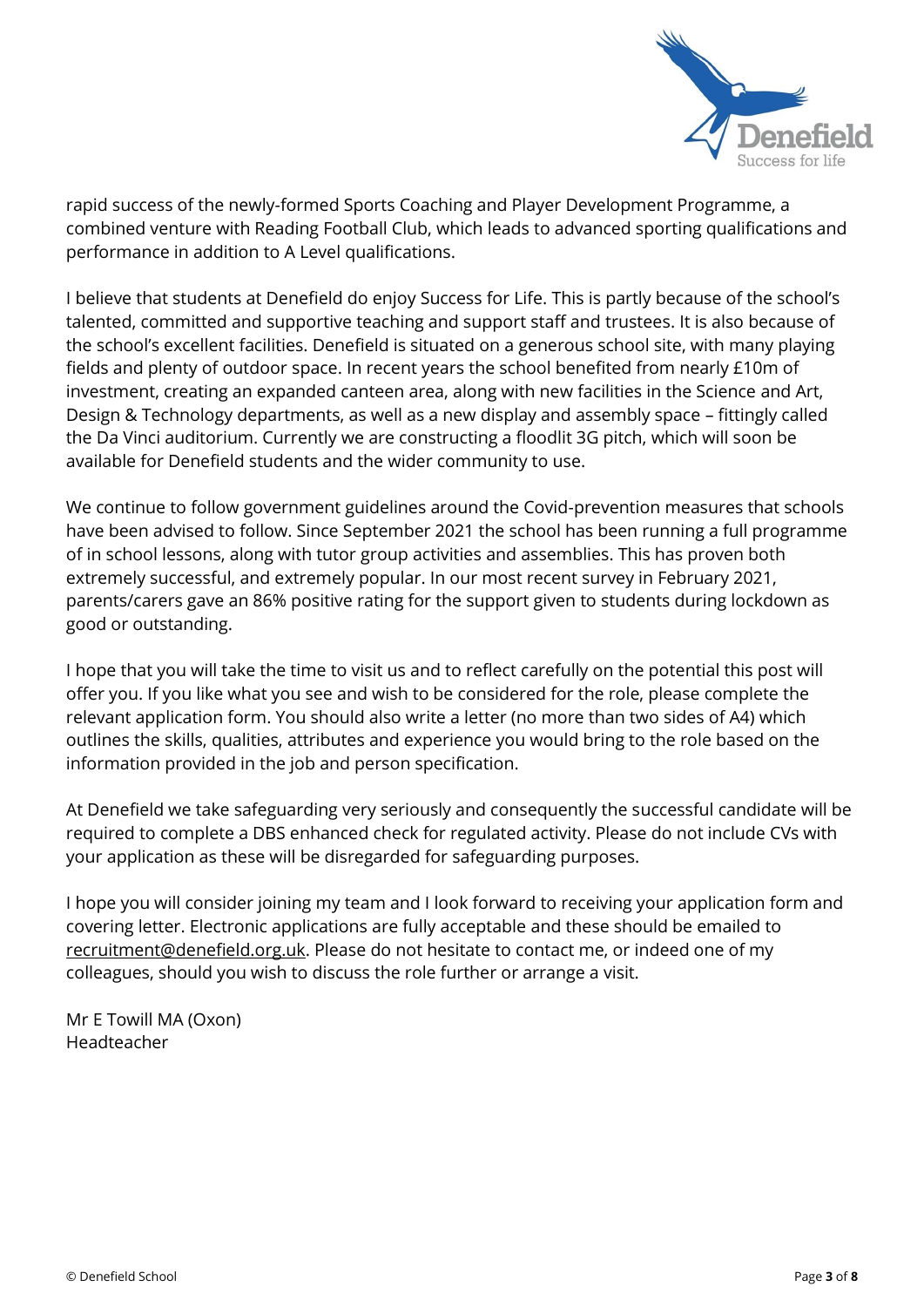

#### **Our school**

Denefield is a thriving and expanding school on the outskirts of Reading with over 1,100 students on the roll, including approximately 175 in the Sixth Form. The school has been serving the local community for over 40 years since its inception in 1976. It has steadily grown over the last few years reflecting our good reputation and the continued support from our local community.

The school is a stand-alone academy trust having converted in January 2012. We have an active partnership with our local partner primary schools. Each year, we admit approximately 75% of students from our partner primary schools and the remaining 25% from the wider area. Our standard admission number is 180 students for entry into Year 7, however due to continual demand for places we have admitted, on average, an extra 20 students for the last four years and have also operated a waiting list during this time.

For further information about our school, and for copies of the job description, person specification and application form, please visit our website - www.denefield.org.uk



## **Our distinctive ethos**

We are very proud of our distinctive ethos which is based on a set of CHARACTER values and a belief that every student deserves success for life.

Developing CHARACTER values is a key focus of our work and we encourage students to become: confident, happy, articulate, resilient, ambitious, courageous, tolerant, empathetic, and respectful individuals. We host annual CHARACTER Awards to recognise and celebrate students who have displayed CHARACTER values.

We strive to equip our young people with the skills, academic qualifications and personal attributes to thrive in the modern world. We passionately believe that our role is to prepare students for the tests of life and not for a life of tests.

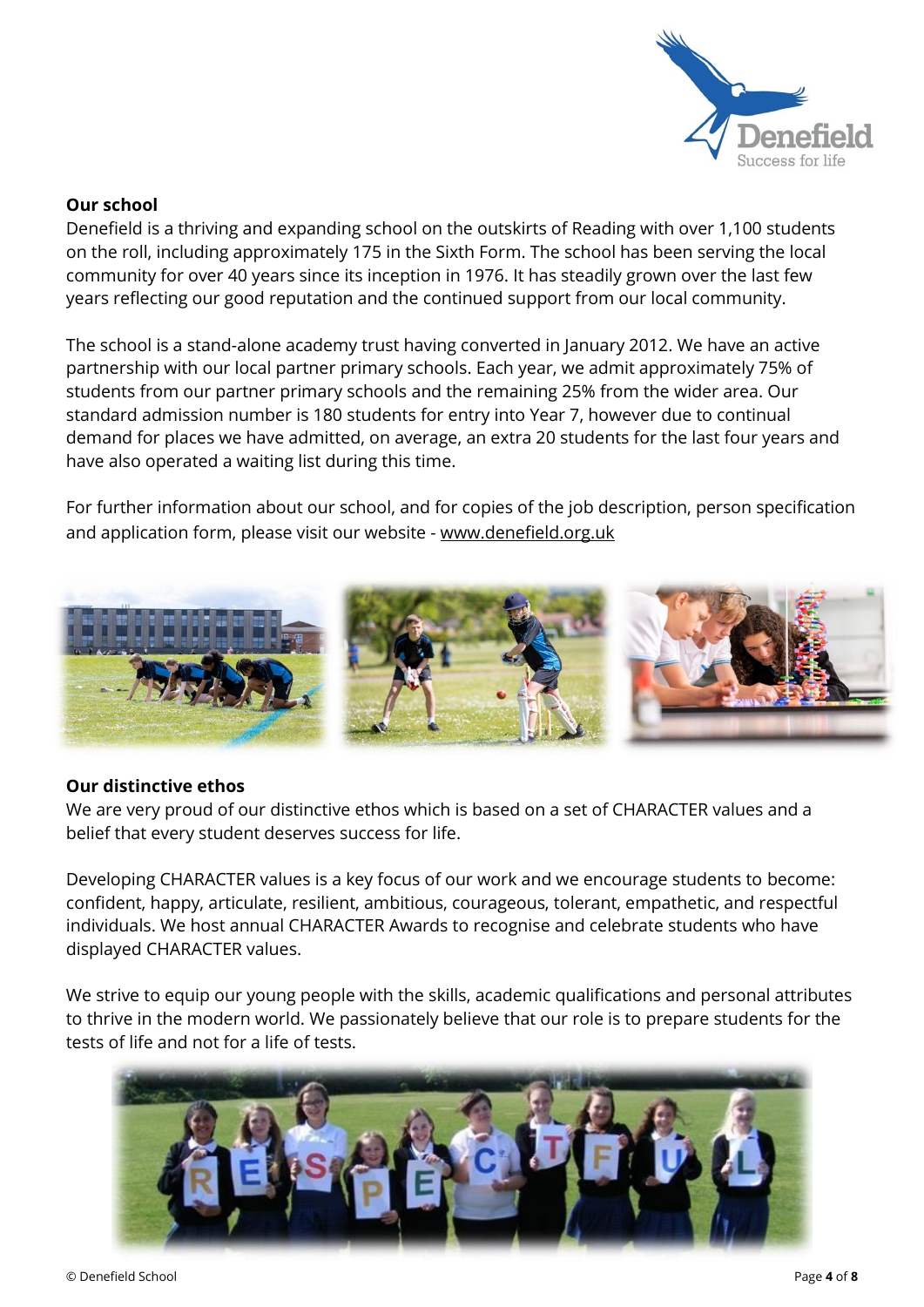

## **Working at Denefield**

We currently employ approximately 75 teaching staff and 70 support staff.

Professional development opportunities for staff in this school are outstanding. We have developed an exceptional in-house annual training programme enabling staff at all levels to follow a personalised programme linked to their performance management needs. Each year staff have the opportunity to review their work, to set targets at an annual appraisal meeting which is followed up with an interim review meeting part way through the year. We have a robust system in place for pay progression for both teaching and support staff.

Senior and middle leaders are supported to take part in recognised senior and middle-leadership qualifications with NPQSL and NPQH providers and the local authority.

Early Career Teachers are effectively supported and are provided with a reduced timetable, a planned induction programme and mentor support. We have welcomed a number of teachers from overseas with a supportive induction programme to help with transition to the UK.



Denefield is a member of the Two Counties Teacher Training Partnership, which comprises of eight local schools. Two Counties works alongside the University of Reading in providing teacher training; this is a very well established alliance that is strong and successful.

As a Partnership we pride ourselves on our teaching and the strength of our Initial Teacher Training (ITT) programme. We have many years of experience in mentoring trainee teachers with our dedicated coordinators and mentors who are supported by strong Leadership teams. Successful School Direct trainees will be largely based in one school (most often the one of their choice) with the added benefit of regularly meeting other trainees across the Partnership. Trainees also have a shorter placement in our variety of different educational settings in order to broaden their teaching experience yet further.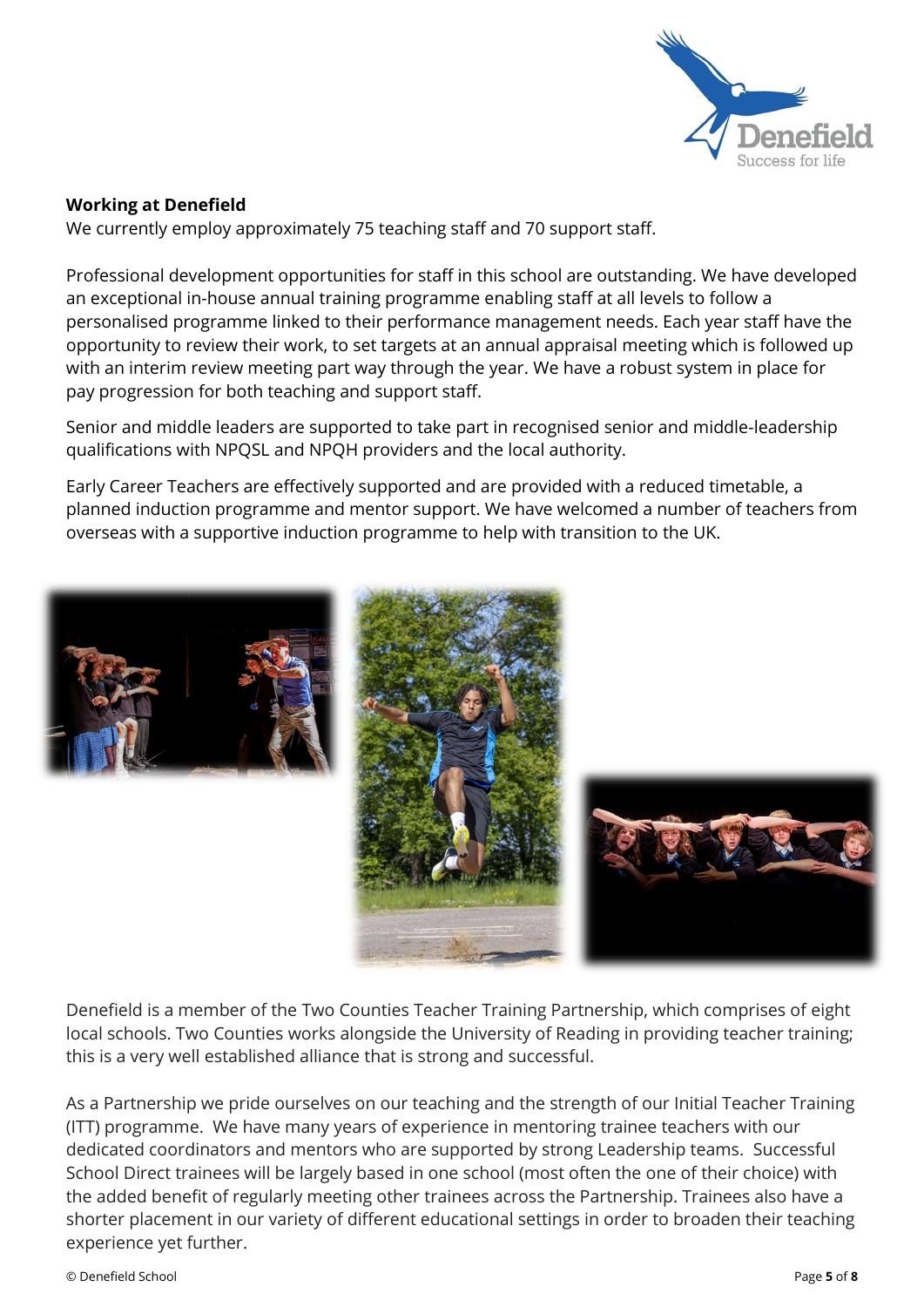

All of our schools are within a relatively small geographical area to the west and south-west of Reading; if you are keen to have some control over where you are based for your school experience then the School Direct route through us is ideal for you.

Many successful Two Counties trainees continue as members of staff at our schools after their ITT year has been completed; quality support continues through their first two years as Early Career Teachers and beyond as their careers progress. Please do be aware that due to the nature of staffing in schools, we cannot guarantee a post will be available with a Two Counties schools on completion of your training.

School Direct is a one-year programme that enables aspiring teachers to train full-time in schools. To find out more please go to the following websites:

Get Into Teaching: Ways to train [\(education.gov.uk\)](https://getintoteaching.education.gov.uk/ways-to-train) [Secondary](https://www.reading.ac.uk/education/pgce-qts/ioe-secondary-school-direct.aspx#sdpartners) School Direct – University of Reading



#### **Facilities**

The school is located in Tilehurst, a densely populated suburb of Reading, some four miles from the town centre. Our estate backs on to farmland and woods and is generous in size extending to some 23 acres and boasts well maintained buildings and grounds. A few years ago, the school received £9 million of government funding which was used to build a new science block, to provide state of the art design & technology and music classrooms, workshops, a recording studio, an art exhibition space, a community room equipped with a dance floor and a new Sixth Form common room and work areas.

Since academy conversion, we have successfully bid for £2.66 million of Government capital grants to improve the fabric and condition of our buildings. Past projects include: window replacement, new lighting and ceilings, heating controls, and a significant extension to our canteen and outdoor seating area. Our most recent successful project has seen the installation of electronic exit gates and new fencing, external doors and alarms, car park lighting, an extension to the outdoor student supervised area including a ramp for accessible access and classroom doors with viewing panels. Work is already underway to secure a floodlit 3G football pitch, to be used by the school during the day, and the local community in the evenings and at weekends.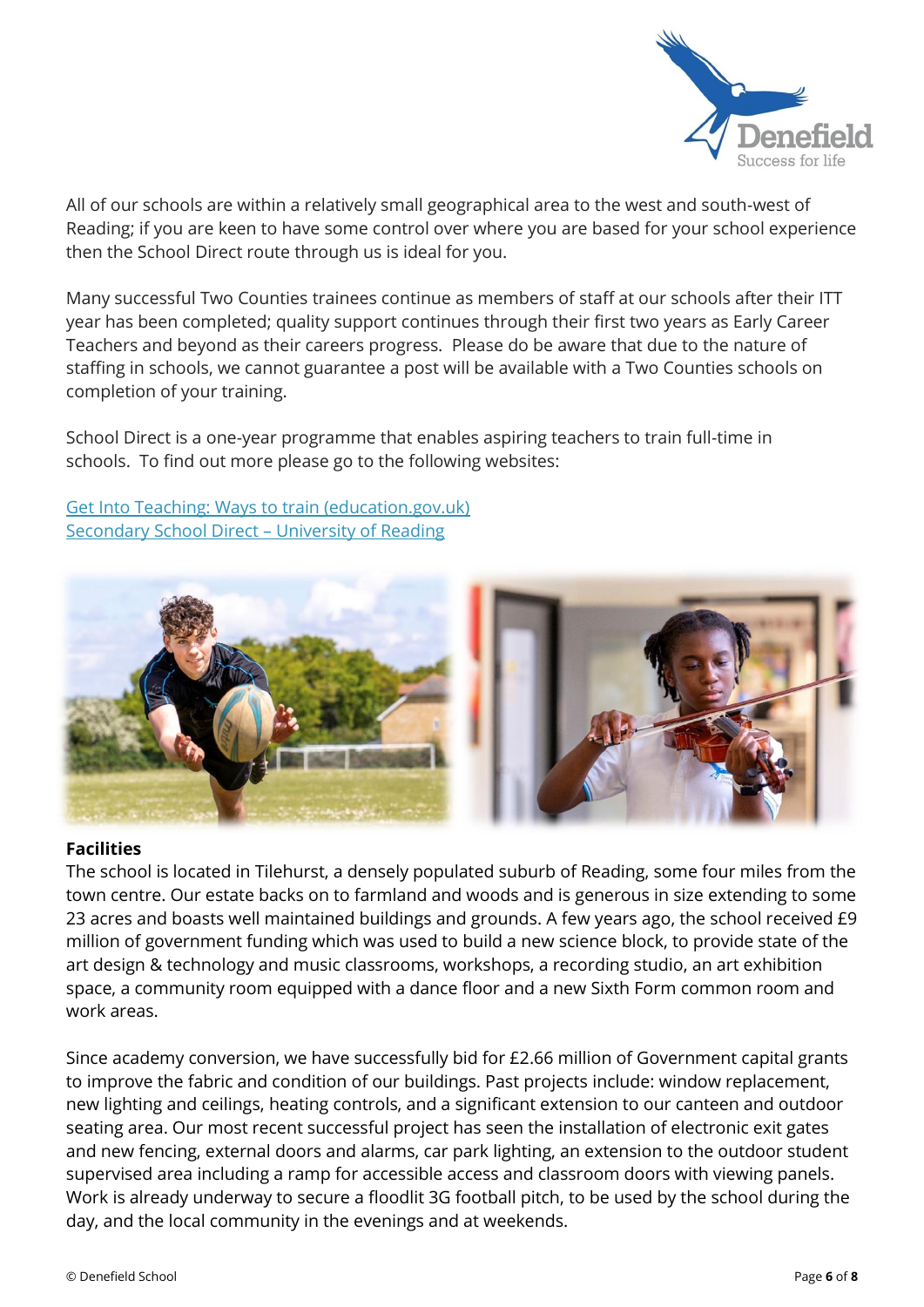

Little Oaks Day Nursery operates on the school site providing care and education for up to 28 children aged 0 to 5 years.

## **Staff salaries and benefits**

The school follows the pay and conditions for teaching staff as set out in the current Teachers' Pay and Conditions Document, and teaching staff are invited to enrol with the Teachers' Pension Scheme (TPS). Pay and conditions of service for support staff are governed by the National Joint Council for Local Government Services and support staff are invited to enrol with the Local Government Pension Scheme (LGPS).

#### **Wellbeing**

Staff wellbeing is a key priority at Denefield and we are proud to offer a supportive workplace. There is no getting away from the fact that teaching is hard work, but we strive to foster a better work/life balance for our staff through a number of initiatives. After school meetings, including parent consultation evenings, are limited to one a week, and one INSET day per year is devoted to teacher appraisal, avoiding the need for this to happen after school. Our staffroom has been remodelled to provide a welcoming and stimulating staff area, and there is a weekly staff 'You're So Denefield' shoutout with a termly draw with prizes for the winner. Every INSET day ends with a staff wellbeing event, where staff choose from a range of options from the quiet and passive to the fast and furious. On a recent Friday in February 2021 we trialled finishing our live lessons early, setting wellbeing activities for students, and sending any staff in school home early to engage in their own wellbeing activities. These ranged from fitness to yoga, perfecting steak to French baking, to self head massage, to arts and crafts activities. Those who wished to could simply start their weekend early, spending extra time with their children or partners, or taking themselves off for walks or more vigorous exercise. This was extremely well received by staff, and we are looking to make this a regular feature.

#### **Flu Vaccinations**

We offer free flu vaccinations during our October INSET day. In 2021, 93 staff took up this offer.

#### **Cycle to Work Scheme**

Denefield partner with the Green Commute Initiative to offer all staff the opportunity to purchase a bike through our cycle to work scheme.

#### **Child Care**

A day care nursery operates from the site and provides places for children aged 0 to 5 years. The nursery, open all year around, offers term time only contracts and currently has space to accommodate 28 children.

#### **On-site parking**

Free, on-site, parking is available to all staff.

## **Tea and Coffee**

Free tea, and coffee are available to staff, in the staffroom.